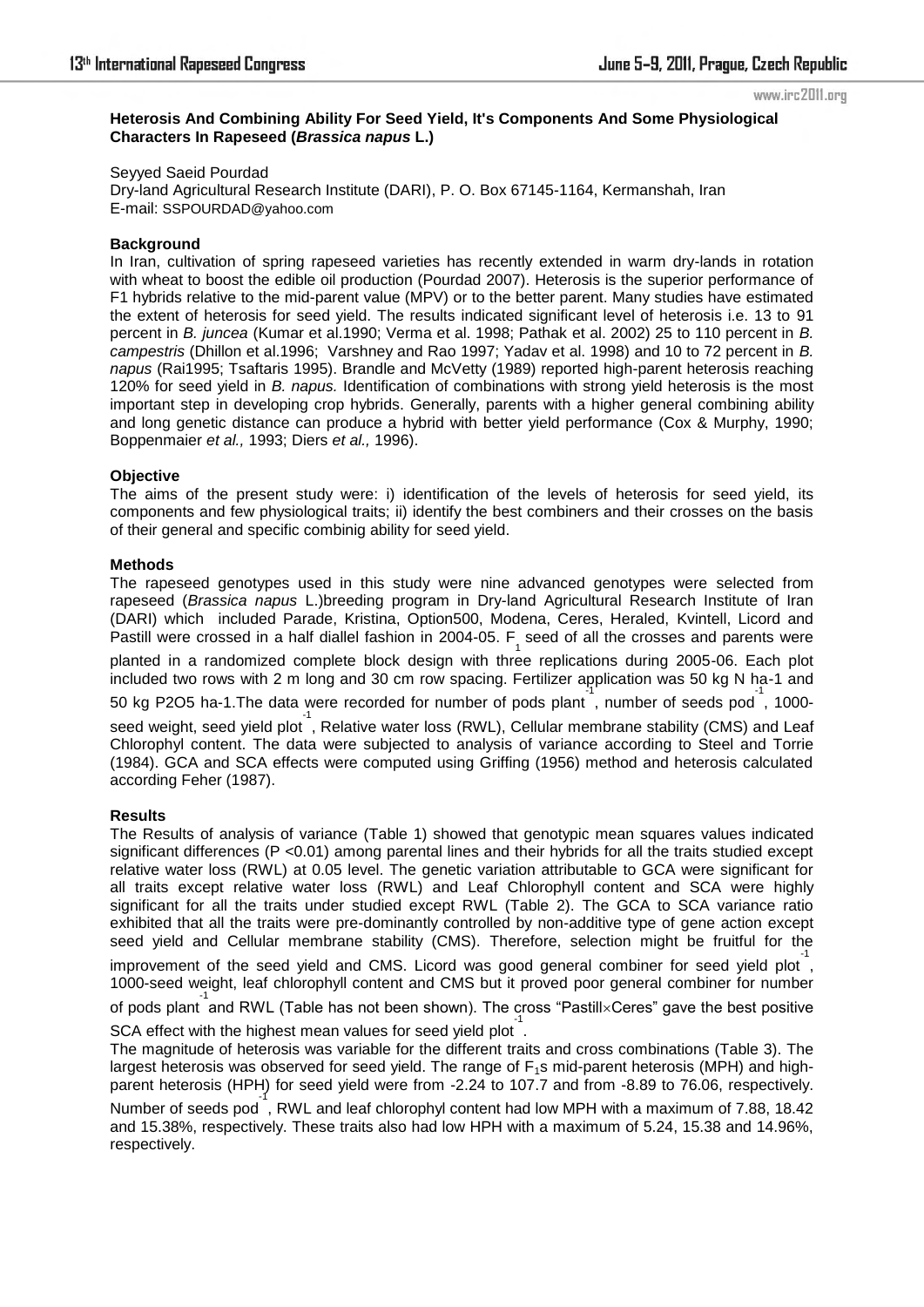#### www.irc2011.org

The results of this study showed that there was high variation among hybrids for different traits. In case of seed yield wide range of heterosis observed so that, heterosis breeding can be an effective method to improve seed yield in present rapeseed genotypes.

|                        |                |                                          |                                      |                                   |                             |                         | <b>Mean of squares</b>         |                               |  |
|------------------------|----------------|------------------------------------------|--------------------------------------|-----------------------------------|-----------------------------|-------------------------|--------------------------------|-------------------------------|--|
| <b>SOV</b>             | df             | <b>Cellular</b><br>membrane<br>stability | Leaf<br><b>Chlorophyl</b><br>content | <b>Relativ</b><br>e water<br>loss | <b>Pods</b><br>per<br>plant | <b>Seeds</b><br>per pod | 1000<br>seeds<br>weight<br>(g) | Seed yield<br>per plot<br>(g) |  |
| <b>Replicatio</b><br>n | $\overline{2}$ | $0.017^{ns}$                             | $2.33^{ns}$                          | 0.057 <sup>ns</sup>               | 13214.1<br>$***$            | 69.683                  | $0.878$ **                     | 613751.26                     |  |
| Genotype               | 44             | 0.036                                    | 25.36                                | 0.021                             | 745.27                      | 6.534                   | 0.109                          | 46816.72                      |  |
| Error                  | 88             | 0.011                                    | 13.577                               | 0.019                             | 135.88                      | 2.203                   | 0.058                          | 6646.820                      |  |
| mean                   |                | 16.58                                    | 40.45                                | 27.92                             | 126.9                       | 25.1                    | 3.44                           | 793.53                        |  |
| minimum                |                | 38.93                                    | 27.46                                | 2.85                              | 77                          | 19.4                    | 2.9                            | 296                           |  |
| maximum                |                | $\overline{2}$                           | 50.9                                 | 73.03                             | 189.25                      | 32.2                    | 5.4                            | 1217                          |  |
|                        |                |                                          |                                      |                                   |                             |                         |                                |                               |  |

|  | Table1. Analysis of variance, mean, minimum and maximum of rapeseed genotypes traits |  |  |  |  |  |
|--|--------------------------------------------------------------------------------------|--|--|--|--|--|
|  |                                                                                      |  |  |  |  |  |

Table2. Combining ability analysis (mean squares) for some characters of rapeseed genotypes

| <b>SOV</b>         | df | <b>Pods</b><br>per plant | <b>Seeds</b><br>per<br>pod | 1000<br>seeds<br>weight<br>(g) | Seed yield<br>per plot<br>(g) | <b>Relative</b><br>water<br>loss | ∟eaf<br>Chlorophyl<br>I content | <b>Cellular</b><br>membran<br>e stability |
|--------------------|----|--------------------------|----------------------------|--------------------------------|-------------------------------|----------------------------------|---------------------------------|-------------------------------------------|
| <b>GCA</b>         | 8  | 1032.66**                | $6.535*$                   | $0.158**$                      | 44270.79**                    | 104.51 <sup>ns</sup>             | $13.05^{ns}$                    | $0.061**$                                 |
| <b>SCA</b>         | 36 | 755.26**                 | 4.818**                    | $0.101*$                       | 15017.03**                    | 148.38 <sup>ns</sup>             | $32.21**$                       | $0.028**$                                 |
| Error              | 88 | 138.09                   | 2.205                      | 0.06                           | 7229.63                       | 115.29 <sup>ns</sup>             | 12.58                           | 0.012                                     |
| <b>MSGCA/MSSCA</b> |    | 1.3 <sup>ns</sup>        | $1.35^{ns}$                | ∣.56ns                         | $2.84**$                      | ۰                                | $\overline{\phantom{a}}$        | $2.19*$                                   |